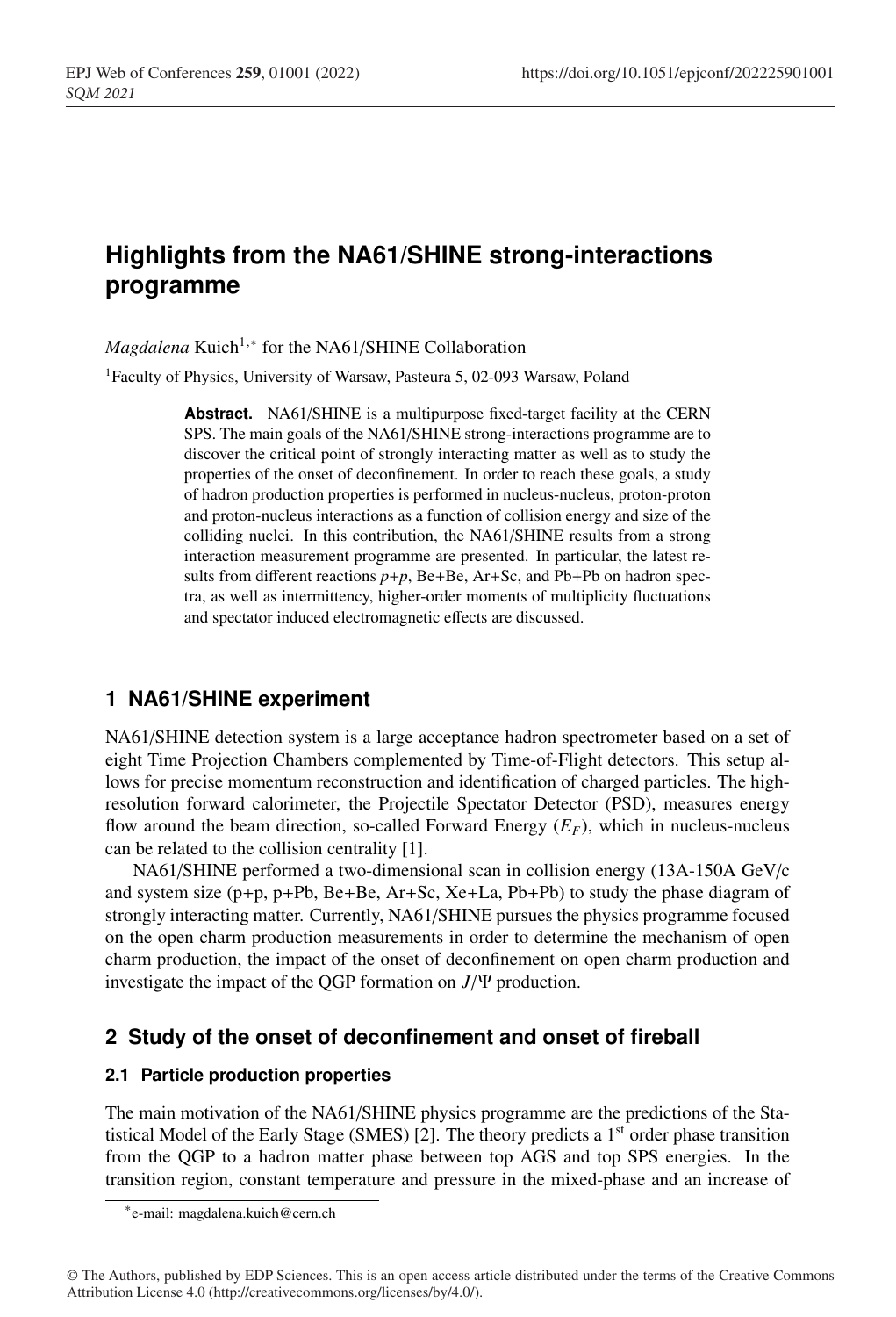the number of internal degrees of freedom is expected. SMES proposes several observables, which indicate the phase transition.

Fig. 1 presents the system-size dependence of  $K^+/\pi^+$  ratio at mid-rapidity obtained by NA61/SHINE: *p*+*p* [5], Be+Be [6] and Ar+Sc (preliminary); and NA49: Pb+Pb [7]; at 150*A*/158*A* GeV/*c* beam momenta. The  $K^+/\pi^+$  ratio was predicted within SMES as one



**Figure 1.** System size dependence of the  $K^+/\pi^+$  ratio obtained at beam momenta of 150*A* GeV/*c*  $(\sqrt{s_{NN}} \approx 17 \text{ GeV})$  compared with dynamical (*left*) and statistical (*right*) models.

of the signatures of the onset of deconfinement. The results were compared with few dynamical models. Those without phase transition (EPOS [12], UrQMD [14] and SMASH [13]) agree with the results from small systems  $(p+p)$  and  $Be+Be$ ), while fail to describe the results from heavier systems (Ar+Sc and Pb+Pb). In contrast to the one with phase transition (PHSD [15, 16]), which follows the trend determined by the heaviest system (Pb+Pb) and overestimates the ratio for smaller systems. Similarly, testes statistical models: with (renormalised SMES [4]) and without (HRG [14]) the phase transition tends to overestimate the  $K^+/\pi^+$  ratio especially in the small-mass region of colliding nuclei.

The left panel of fig. 2 presents the dependence of the ratio of the mean number of pions produced in a collision to the mean number of wounded nucleons  $\langle \pi \rangle / \langle W \rangle$  versus the Fermi energy measure,  $F = \left[\frac{(\sqrt{s_{NN}-2m_N})^3}{\sqrt{s_{NN}}} \right]^{1/4} \approx \sqrt[4]{s_{NN}}$ . NA61/SHINE results:  $p+p$  [8], Be+Be [9] and Ar+Sc [10] were compared with NA49 results from Pb+Pb [3] and others.  $\langle \pi \rangle / \langle W \rangle$  for Ar+Sc reactions equals that for  $N+N<sup>1</sup>$  reactions at low SPS energies whereas it is consistent with that for central Pb+Pb reactions at high SPS energies. The behaviour of Ar+Sc creates a tension with to Be+Be measurements, which are close to the Pb+Pb results except for the top SPS beam energy. The steepening of the slope of the  $\langle \pi \rangle / \langle W \rangle$ , which is considered a signal of the onset of deconfinement within the SMES [2] is observed neither in *central* Ar+Sc nor in *central* Be+Be measurements.

The energy dependence of the sound velocities extracted from the data [8–10] are presented in fig. 2 (*right*). Results from central Pb+Pb and Au+Au collisions exhibit a clear minimum (usually called the softest point) at  $\sqrt{s_{NN}} \approx 10 \text{ GeV}$  consistent with the reported onset of deconfinement [3, 7]. The energy range for results from Ar+Sc, Be+Be *central* collisions and inelastic  $p + p$  interactions is too limited to allow a significant conclusion about a possible minimum.

<sup>&</sup>lt;sup>1</sup>For *p*+*p* interactions the figure shows isospin symmetrized values [8] marked as *N*+*N*.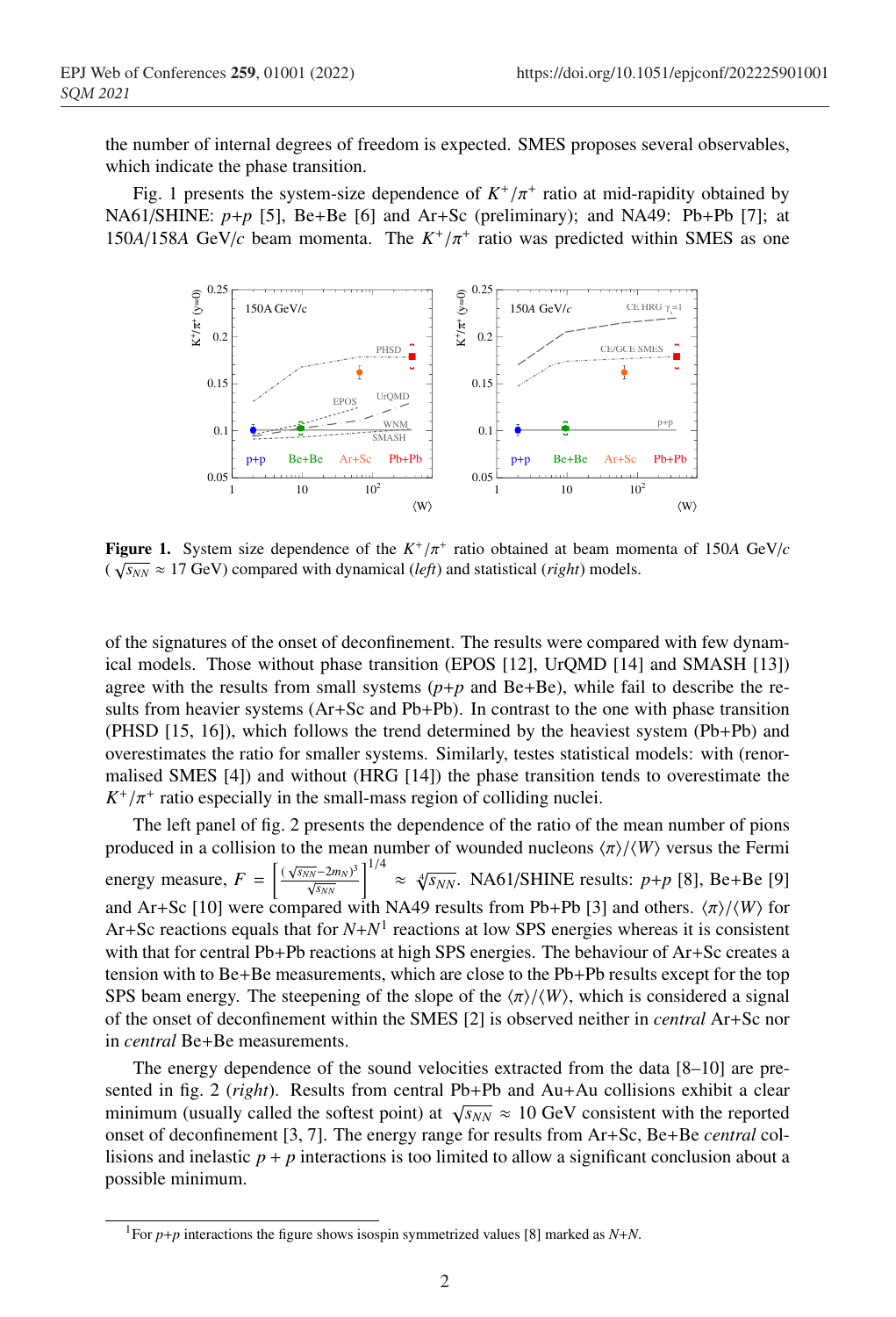

Figure 2. *Left*: Mean pion multiplicity to the mean number of wounded nucleons versus the Fermi energy measure. *Right*: The speed of sound  $c_s^2$  as a function of center-of-mass collision energy as extracted from the data.

#### **2.2 Flow**

NA61/SHINE experiment reports results on anisotropic flow, measured in centrality selected Pb+Pb collisions at 13*A* and 30*A* GeV/*c* beam momentum. The experimental setup allows tracking and particle identification over a wide rapidity range. Flow coefficients were measured relative to the spectator plane estimated with PSD, which is unique for NA61/SHINE. Preliminary results on the directed flow of negatively charged pion are presented in the left panel of fig. 3. In mid-central collisions the flow of negatively charged pions has minimum at



**Figure 3.** Preliminary results on negatively charged pions directed flow  $v_1(p_T)$  and negatively charged pions and protons elliptic flow  $v_2(p_T)$  for different collision energies.

 $p_T \approx 0.2 - 0.6$  GeV/*c*. At the minimum the value  $v_1$  is negative, while at  $p_T \approx 0.7 - 1.3$  GeV/*c* it changes sign to positive. In the region on sign change  $v_1$  values measured at 13A GeV/*c* differ from the ones measured at  $30A/40A$  GeV/*c*. Dependence of  $v_1(p_T)$  for protons produced in mid-central Pb+Pb collisions at 13A GeV/*c* beam momentum is also reported. The  $v_1(p_T)$ values for protons are positive and increase with transverse momentum until  $p_T \approx 1.5 - 2.0$ GeV/*c*. Preliminary results on the centrality dependence of  $dv_1/dy$  at mid-rapidity, measured in Pb+Pb collisions at 13*A* GeV/*c* were also reported. The slope of negatively charged pion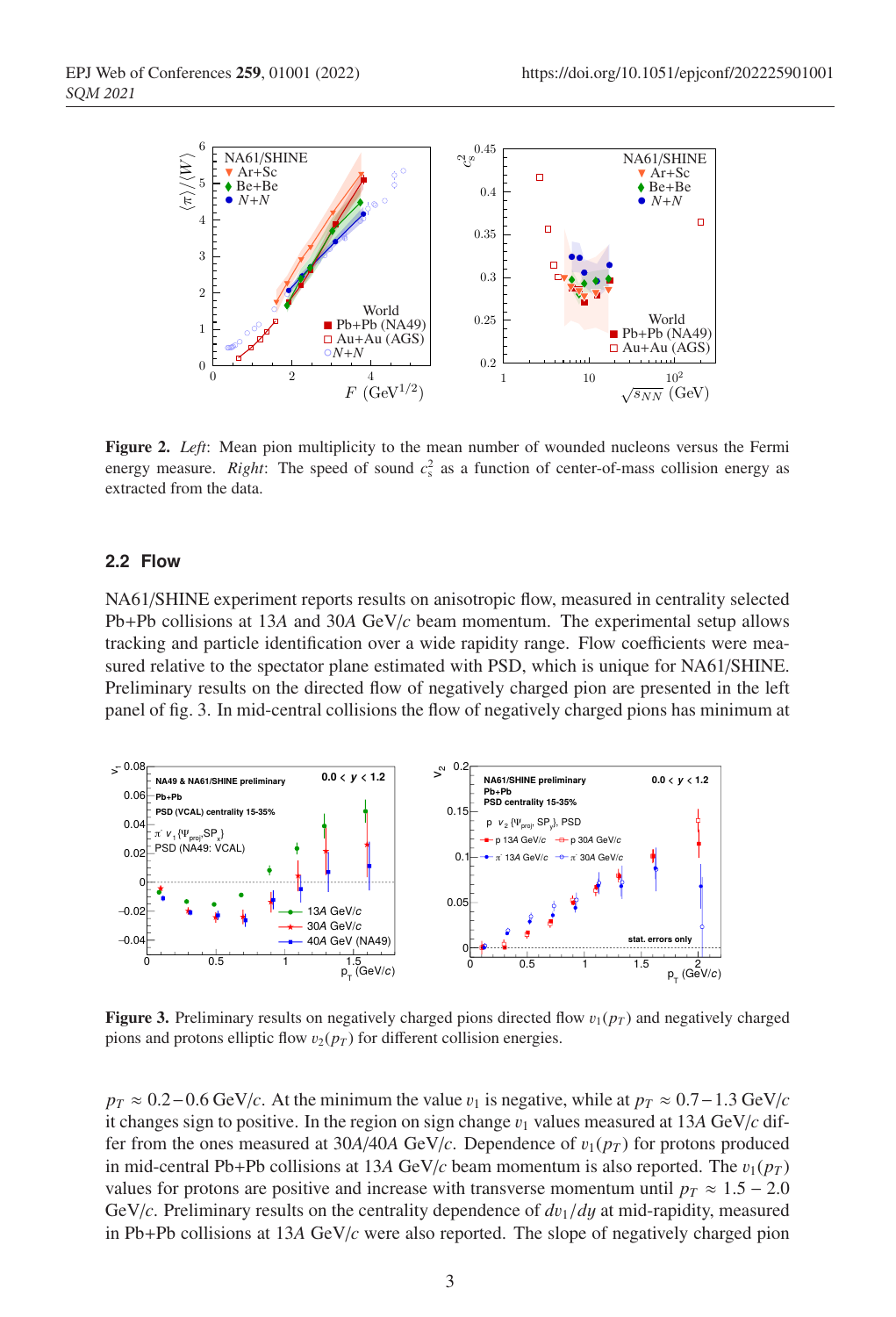$v_1$  is always negative. In contrast, the slope of proton  $v_1$  changes sign for centrality of about 20%. Preliminary results of elliptic flow,  $v_2(p_T)$ , for Pb+Pb collisions at 13A and 30A GeV/ $c$ are presented in the right panel of fig. 3. The  $p_T$  dependence of  $v_2$  coefficient of negatively charged pions differs from the one measured for protons, but it does not show any energy dependence.

### **3 Search for critical point**

One of the main goals of the NA61/SHINE experiment is to locate the critical point (CP) of strongly interacting matter. The expected signal of a CP is a non-monotonic dependence of various fluctuations (e.g. multiplicity, transverse momentum, baryon density fluctuations).

To study the fluctuations in systems of different sizes one should use quantities insensitive to system volume (so-called intensive quantities), for example constructed by division of cumulants  $\kappa_i$  of the measured distribution (up to fourth order), where *i* is the order of the cumulant. For second, third and fourth order cumulants intensive quantities are defined as:  $\kappa_2/\kappa_1$ ,  $\kappa_3/\kappa_2$  and  $\kappa_4/\kappa_2$ . Fig. 4 shows energy dependence of second (*left*), third (*middle*) and fourth (*right*) order cumulant ratio of negatively charged hadrons measured in *p*+*p* interactions as well as Be+Be and Ar+Sc *central* collisions. The second-order cumulant ratio



Figure 4. Preliminary results on the energy and system-size dependence of multiplicity fluctuations of negatively charged hadrons.

reveals an increasing difference between  $\kappa_2/\kappa_1$  values from small systems ( $p+p$  and Be+Be) and a heavier system (Ar+Sc) with collision energy. The *p*+*p* results on third-order cumulant ratio tend to be higher than the ones from Be+Be at higher collision energies. Whereas, the fourth-order cumulant ratio indicates consistent values for all measured systems at given collision energy. More detailed studies are still needed, however, no structure indicating CP was observed so far.

Possible tool for search of CP is a proton intermittency. The proximity of CP is expected to manifest itself in local power-law fluctuations of the baryon density which can be searched for by studying the scaling behaviour of second factorial moments,

$$
F_2(\delta) = \frac{\langle \frac{1}{M} \sum_{i=1}^M n_i(n_i - 1) \rangle}{\langle \frac{1}{M} \sum_{i=1}^M n_i \rangle^2}
$$

, with the cell size or, equivalently, with the number of cells in  $(p_x, p_y)$  space of protons at mid-rapidity [18–20]. NA61/SHINE measures  $F_2(M)$  using statistically independent points and cumulative variables. Preliminary results on  $F_2(M)$  of mid-rapidity protons measured in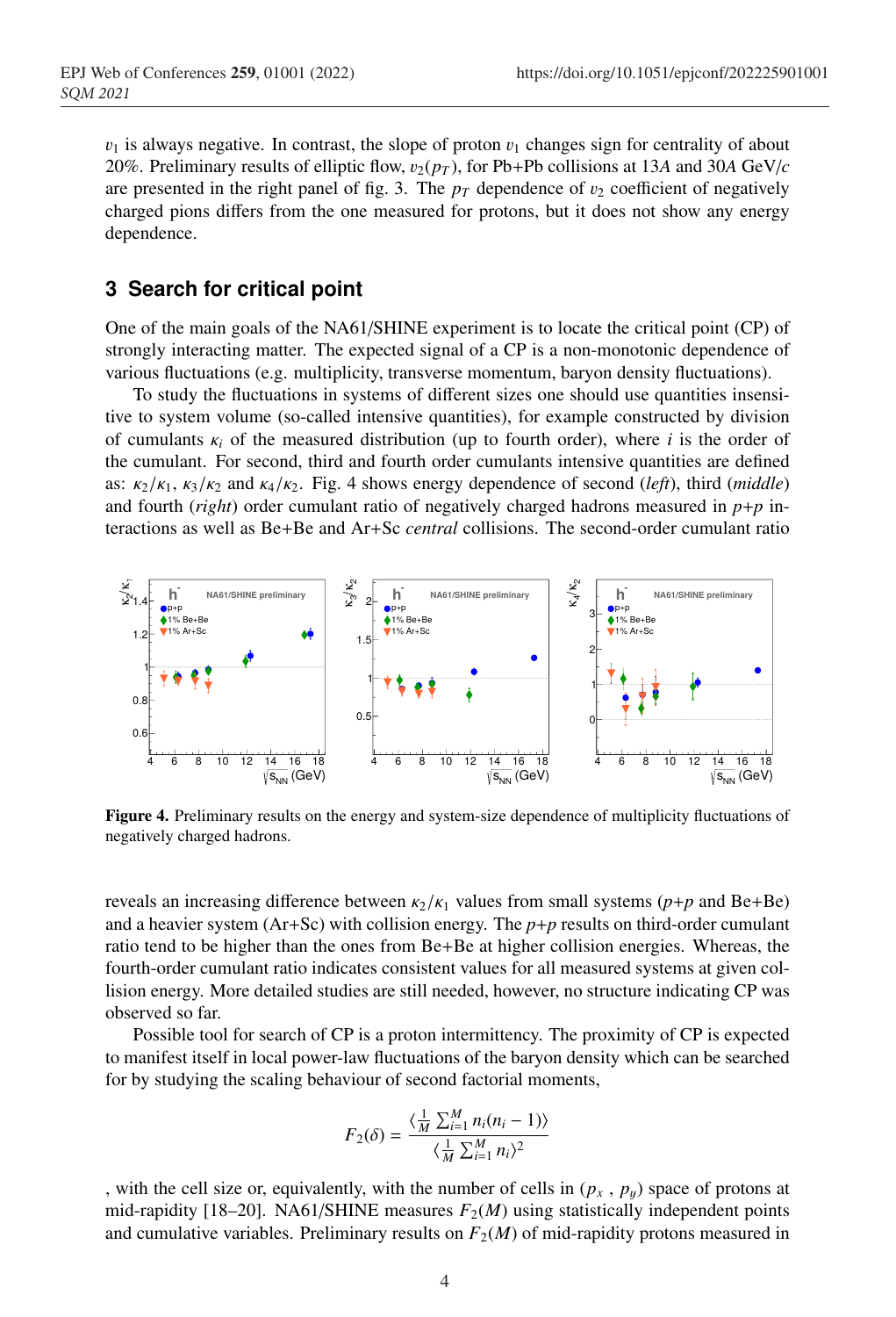0-20% most *central* Ar+Sc collisions at 150*A* GeV/*c* and 0-10% most central Pb+Pb collisions are presented in fig. 5 in left and right panels, respectively. The intermittency index  $\phi_2$ 



**Figure 5.** Preliminary results on  $F_2(M)$  of mid-rapidity protons measured in 0-20% most central Ar+Sc collisions at 150*A* GeV/*c* (*left*) and 0-10% most central Pb+Pb collisions (*right*).

for a system freezing out at the QCD critical endpoint is expected to be  $\phi_2 = 5/6$  assuming that the latter belongs to the 3-D Ising universality class.  $F_2(M)$  of protons for Ar+Sc at 150*A* GeV/*c* and Pb+Pb at 30*A* GeV/*c* show no indication for power-law increase with a bin size.

# **4 Strangeness production in p+p interactions**

NA61/SHINE provides unique high precision results on strange hyperon production in *p*+*p* interactions at 158 GeV/*c*:  $\Xi^-$ ,  $\overline{\Xi}^+$ ,  $\Xi^0(1530)$  and  $\overline{\Xi}^0(1530)$ . The rapidity spectra were reported and compared to transport model predictions. Among tested models, EPOS describes the spectra of mentioned hyperons reasonably well. UrQMD agrees with Ξ<sup>−</sup> spectra measured by NA61/SHINE. Additionally, the mean multiplicities of  $\Xi^-$  and  $\overline{\Xi}^+$  produced in inelastic  $p+p$  interactions at 158 GeV/c was used to quantify the strangeness enhancement in  $A+A$ collisions at the same centre-of-mass energy per nucleon pair. More details can be found in [21, 22].

# **5 Spectator-induced electromagnetic effects**

Charged spectators of the nuclear collision generate electromagnetic fields, which modify the trajectories of  $\pi^+$  and  $\pi^-$ , which can result in charge splitting of directed flow. It is expected that the final state spectra  $\pi^+$  and  $\pi^-$  are modified by those fields. For convenience the double differential  $\pi^*/\pi^-$  spectra ratios are studied [23, 24]. NA61/SHINE reports new data on spectator-induced electromagnetic effects in Ar+Sc collisions at 40*A* GeV/*c* beam momentum. The results are presented in fig. 6 for PSD selected event centrality classes: central (*left*), semi-central (*middle*) and semi-peripheral (*right*). The magnitude of the  $\pi^{+}/\pi^{-}$ spectra ratio modification increases with the peripherality of the collision. The effect is the strongest for pions moving at spectator velocity ( $x_F \approx 0.15$ ), close to spectator trajectory  $(p_T \approx 25 \text{ MeV}/c)$ .

# **6 Summary**

Presented experimental results on particle production properties reveal unexpected systemsize dependence of  $K^+/\pi^+$  ratio in mid-rapidity, which is not reproduced by any tested the-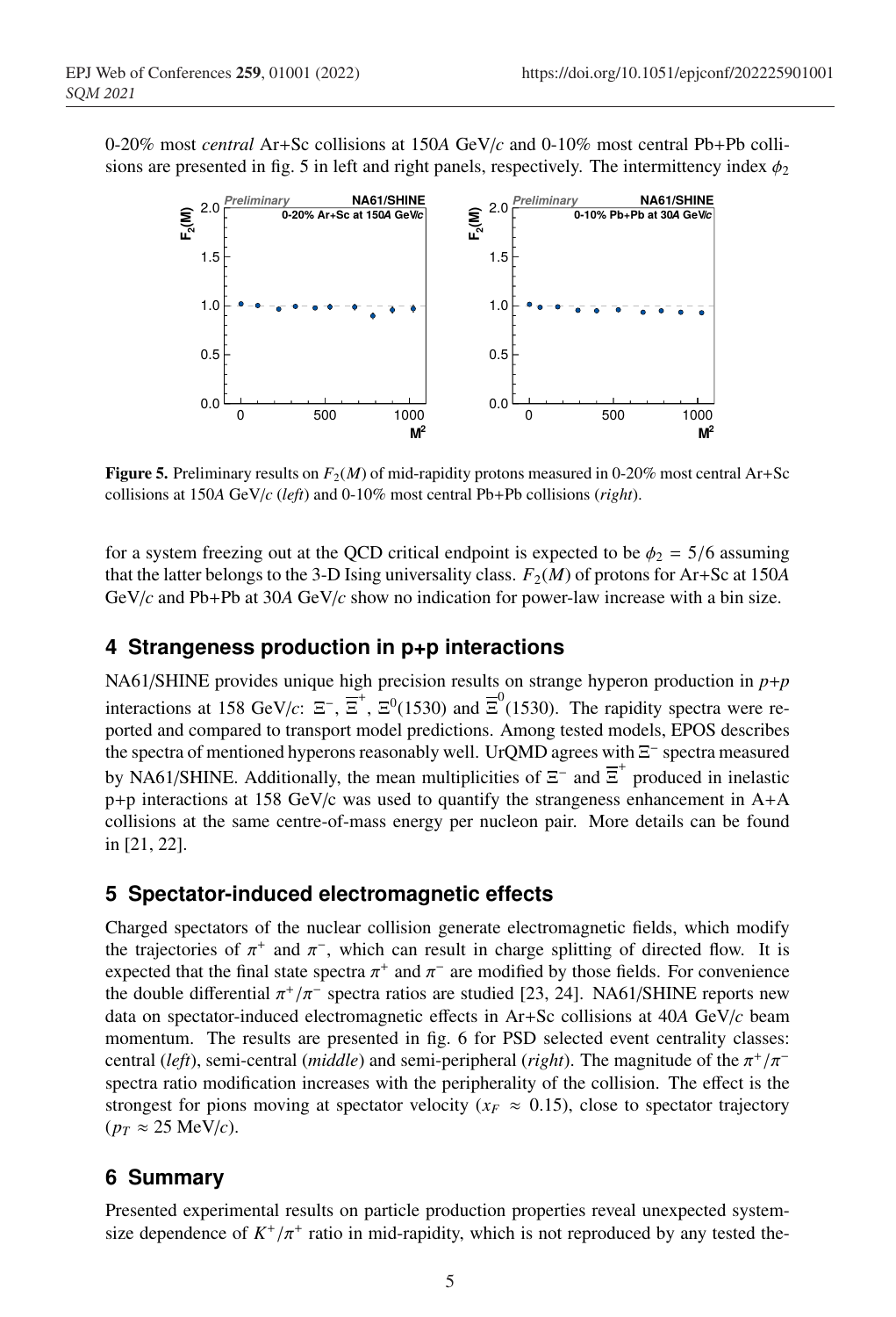

**Figure 6.** Dependence of  $\pi^{+}/\pi^{-}$  ratio in the final state on  $x_F$  measure and  $p_T$  measured in PDS selected central (*left*), semi-central (*middle*) and semi-peripheral (*right*) Ar+Sc at 40*A* GeV/*c* beam momentum.

oretical models. The velocity of sound extracted from the width of rapidity distribution of  $\pi$ mesons produced in *N*+*N* interactions and central Be+Be and Ar+Sc collisions is consistent with results for central Pb+Pb and Au+Au collisions. Measurements in a broader energy range are needed to conclude on a possible minimum of the sound velocity in small nuclei collisions. The results on the mean pion multiplicity to the number of wounded nucleons ratio and its collision energy dependence suggests an increase of the effective number of degrees of freedom already in *central* Ar+Sc collisions at the top SPS energies. Moreover, presented results show no indications of the CP in Ar+Sc collisions at 150*A* GeV/*c*. The measured directed flow of pions shows energy dependence, with the slope of negatively charged pions changing sign at different collision centralities in Pb+Pb collisions. Unique results on multi-strange baryon production in  $p+p$  interactions at 158 GeV/ $c$  beam momentum were discussed. Finally, the first observation of the electromagnetic effects in Ar+Sc at 40*A* GeV/*c* beam momentum was presented.

#### **References**

- [1] N. Abgrall et al. [NA61/SHINE Collaboration], J. Inst. 9 (2014) P06005.
- [2] M. Gazdzicki and M. Gorenstein Acta Phys.Polon. B30 (1999) 2705.
- [3] C. Alt et al. [NA49 Collaboration], Phys.Rev.C77 (2008) 024903.
- [4] R. Poberezhnyuk, M. Gaździcki, and M. Gorenstein, Acta Phys. Polon. B46 (2015) 1991.
- [5] A. Aduszkiewicz et al. [NA61/SHINE Collaboration], Eur. Phys. J. C77 (2017) 10, 671.
- [6] A. Acharya et al. [NA61/SHINE Collaboration], Eur. Phys. J. C81 (2021) 1, 73.
- [7] S. Afanasiev et al. [NA49 Collaboration], Phys. Rev. C66 (2002) 054902.
- [8] N. Abgrall et al. [NA61/SHINE Collaboration], Eur. Phys. J. C74 (2014) 2794.
- [9] A. Acharya et al. [NA61/SHINE Collaboration], Eur. Phys. J. C80 (2020) 10, 961.
- [10] A. Acharya et al. [NA61/SHINE Collaboration], Eur.Phys.J.C81 (2021) 5, 397.
- [11] M. Bleicher et al., EPJ Web of Conf. **52** (2013) 05001.
- [12] K. Werner, Nucl. Phys. B175 (2008) 81.
- [13] J. Mohs et al., J. Phys. G47 (2020) 6, 065101; and private communication;
- [14] A. Motornenko et al., Phys. Rev. C99 (2019) 3, 034909
- [15] V. Kireyeu et al, Eur. Phys. J. A56 (2020) 9, 223; and private communication.
- [16] E. Bratkovskaya et al., arXiv:1908.00451.
- [17] R. Stock, Phys. Rept. **135** (1986) 259–315.
- [18] A. Bialas and R. B. Peschanski, Nucl. Phys. B273 (1986) 703.
- [19] N. Antoniou et al., PRL **97** (2006) 032002.